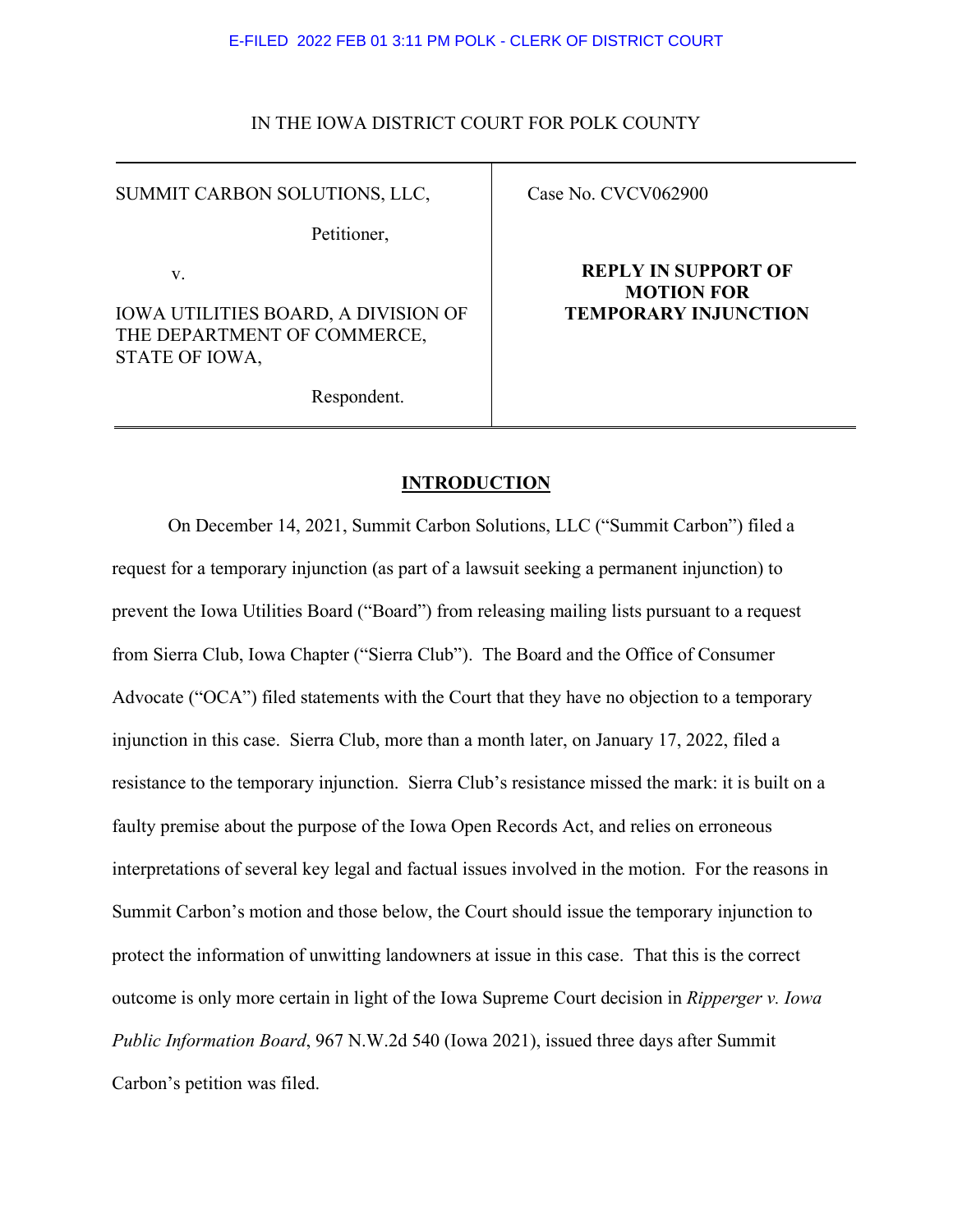As even Sierra Club admits, "the purpose of the Open Records Law" is "to open the doors of government to public scrutiny [and] to prevent government from secreting its decisionmaking activities from the public. . ." Sierra Club Brief at 3 (citing *Mitchell v. City of Cedar Rapids*, 926 N.W.2d 222, 229 (Iowa 2019). Nonetheless, as Sierra Club's brief, and the January 26, 2022 Affidavit from Jess Mazour repeatedly make clear, Sierra Club brings this case to facilitate that private entity's private activities – to make it easier for them to advocate against Summit Carbon's innovative investment in Iowa's agricultural economy. That is, Sierra Club's interest in the records is for one private entity to campaign against another private entity through communications with private citizens, and allow private landowners to "communicate with each other." *See*, *e.g.*, Sierra Club Brief at 1. None of this, in any way, pertains to the acts or actions of government. While such lists have always been generated as part of infrastructure projects to provide notice to potentially impacted local landowners, the lists have never been filed in prior similar projects and Sierra Club has never claimed a right to those lists in the hands of the developer of the infrastructure. Sierra Club is simply seeking a private windfall as a "gotcha" from these lists making incidental contact with a state agency after the Board staff asked for the lists and Summit Carbon voluntarily provided them subject to a request for confidential treatment.

Sierra Club's fundamental premise for its entitlement to the records has nothing to do with the purpose of the Open Records Act; the rest of Sierra Club's argument cannot stand for having been built on a faulty foundation. Summit Carbon's fundamental premise, on the other hand, is that individual landowners have a right to privacy recognized in Iowa law that Summit Carbon is seeking to protect, and that those individual landowners have had no meaningful process by which to protect their interests. The temporary injunction should issue.

2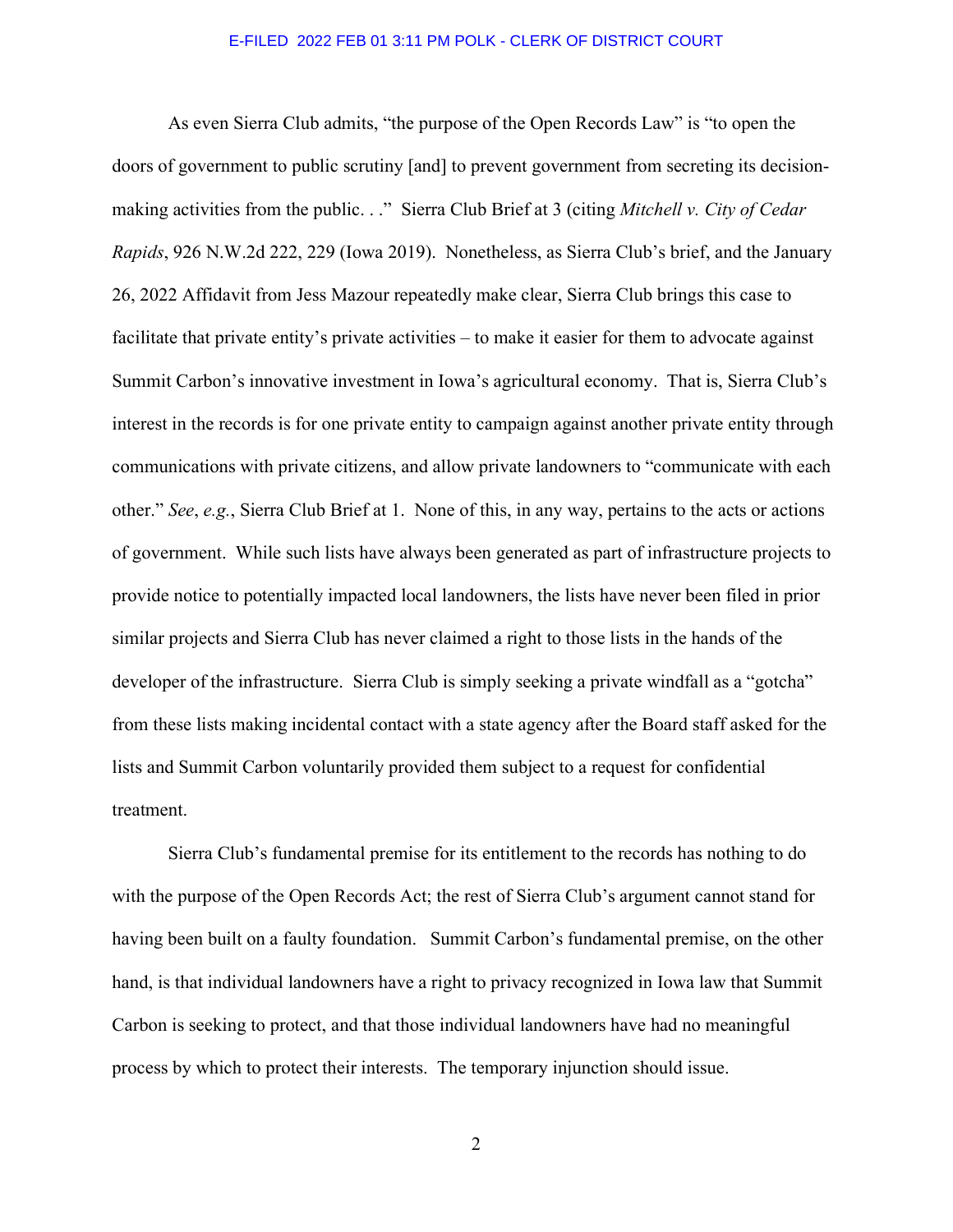### **THE SECTION 22.7(18) EXCEPTION**

The lists were provided for what Summit Carbon understood to be administrative benefits to the Board; they are not part of Board decision-making. They are not required to be filed by the relevant statute (Iowa Code chapter 479B) or the relevant Board rules (199 Iowa Admin. Code chapter 13) and as noted many similar decisions have been made without such lists being provided to the Board. The Board's decision making will be based on a public record of evidence entered in the Petition, testimony of parties, and a public hearing. This is precisely the scenario the exception in Iowa Code  $\S 22.7(18)$  is aimed at. The exception in  $\S 22.7(18)$ provides, in relevant part:

The following public records shall be kept confidential, unless otherwise ordered by a court, by the lawful custodian of the records, or by another person duly authorized to release such information:

. . .

18. Communications not required by law, rule, procedure, or contract that are made to a government body or to any of its employees by identified persons outside of government, to the extent that the government body receiving those communications from such persons outside of government could reasonably believe that those persons would be discouraged from making them to that government body if they were available for general public examination. As used in this subsection, "persons outside of government" does not include persons or employees of persons who are communicating with respect to a consulting or contractual relationship with a government body or who are communicating with a government body with whom an arrangement for compensation exists. Notwithstanding this provision:

 a. The communication is a public record to the extent that the person outside of government making that communication consents to its treatment as a public record.

 b. Information contained in the communication is a public record to the extent that it can be disclosed without directly or indirectly indicating the identity of the person outside of government making it or enabling others to ascertain the identity of that person.

In this case, the filing of the list was not required by any law or procedure, it was made to

the Board, a government agency, by Summit Carbon, a person outside of government. Not only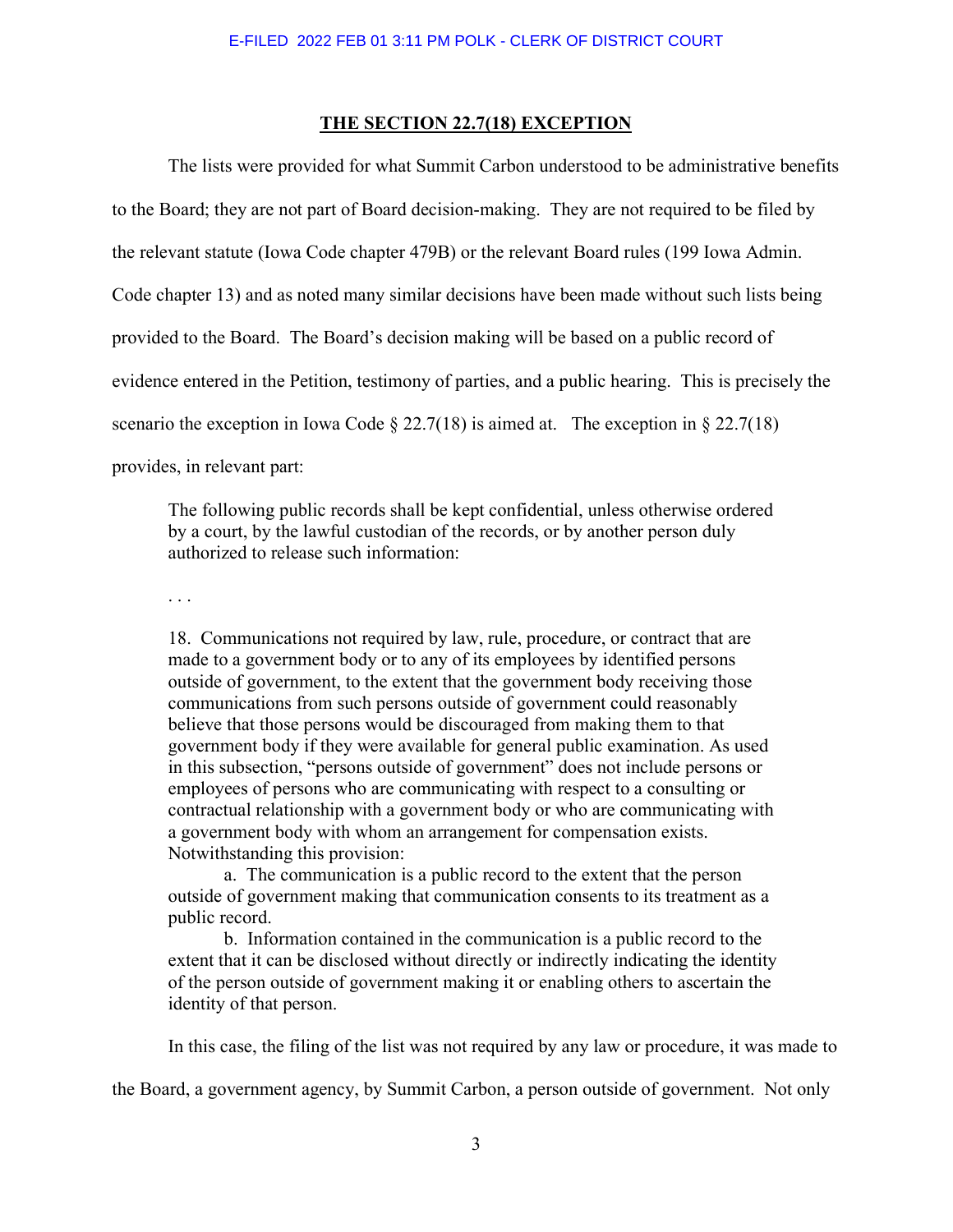could the Board reasonably believe persons would be discouraged from providing such lists if they were public, we know this in fact has happened: Navigator CO2, a similar, competing project, did not file its lists voluntarily, and only filed them when specifically ordered to do so and with the assurance they would be held confidentially pending the outcome of this litigation.<sup>[1](#page-3-0)</sup> As for the two "notwithstanding" paragraphs, Summit Carbon clearly did not consent – to the contrary, it filed for confidential treatment and has consistently objected to disclosure, and as the dispute is over lists of names and addresses, there is no way to disclose the information without indicating the identity of the persons.

Sierra Club, however, resists the obvious fit of this exception. Sierra Club argues that the filing of the lists was in fact required by a "procedure" of the Board and cites a Board order from December 2021 where the Board ordered three pipeline projects to file such lists. Logically, however, such an order cannot change the analysis as to communications filed in August 2021. There is no dispute that when the materials were filed, there was no requirement to do so. More important, however, Sierra Club misstates the Board's position by omitting subsequent history.

As Sierra Club notes, the Board's order requiring such lists be filed was issued on December 16, 2021. On December 28, 2021, however the Board limited the impact of that Order by allowing such filings to remain confidential pending the outcome of this litigation. The Board further made clear that it sees the Court as the arbiter of the Open Records Act issue in the first instance in its Order Denying Motion to Reconsider in Summit Carbon's docket before the Board (HLP-2021-0001). As the Court is aware, the Board on November 23, 2021 ruled on a motion

<span id="page-3-0"></span><sup>1</sup> *See* Board Order of December 28, 2021, Granting Request for Additional Time (Attached as **Exhibit A**). Sierra Club also raises a hypothetical question of whether the Board would have allowed Summit Carbon to proceed with its required informational meetings had it not filed the lists. We have evidence that the answer, notwithstanding Sierra Club's erroneous assumption, is "yes": the competing Navigator CO2 project had completed nearly all of its public information meetings *before* its lists were filed. This can be easily confirmed by reviewing the Board's electronic filings system under docket HLP-2021-0003.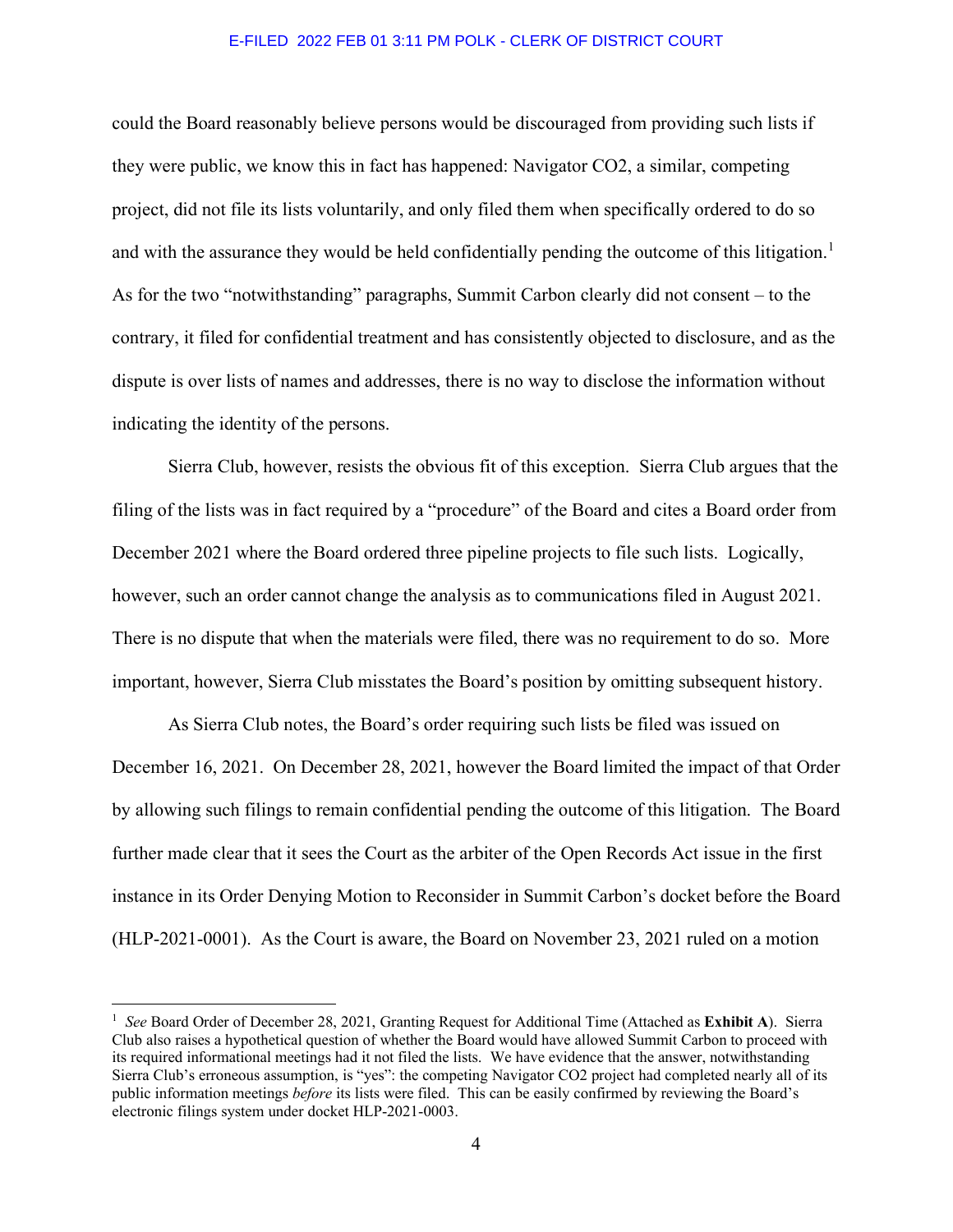Sierra Club had made there, granting in part and denying in part Summit Carbon's request for confidential treatment – specifically, the Board maintained the confidential treatment for *individuals*, but would have required names and addresses of *business and governmental entities* to be disclosed. Summit Carbon sought reconsideration as to non-individual entities. In denying the reconsideration on January 1[2](#page-4-0), 2022, the Board took no position on the merits<sup>2</sup> but rather noted the separate records request made by Sierra Club and the resulting litigation and stated:

Pursuant to Iowa Code § 22.8, the district court will now determine whether the documents in question are confidential as well as the scope of confidentiality. . . The Board will deny the motion to reconsider as the issue of confidentiality of the lists is before the Polk County District Court, and the Board will comply with the ruling and requirements established by the District Court.

*In re Summit Carbon Solutions LLC*, Docket No. HLP-2021-0001, Order Denying Motion to Reconsider (Iowa Utils. Bd., January 12, 2022)(attached as **Exhibit B**) at 2.

That the  $\S 22.7(18)$  exception both applies and is controlling on this dispute is absolutely clear after the recent *Ripperger* case. In that case, the Polk County Tax Assessor, Randy Ripperger, holds records with information similar to that in the landowner lists at issue in this case. The Iowa Supreme Court considered whether a list of Polk County landowners who had requested that their names be removed from the county assessor website's "search-by-name" function were confidential records under Section 22.7(18). The search-by-name function allowed users of the assessor's website to type in the name of a landowner and retrieve information regarding their property, including an address. *Ripperger, 967 N.W.2d* at 544. The assessor's office permitted Polk County landowners to request that their names be removed from

<span id="page-4-0"></span><sup>2</sup> OCA, however, agreed with Summit Carbon on an important sub-issue: that *trusts* should be treated like individuals, not like corporate entities, and their identity should be protected from disclosure. *See* **Exhibit C**.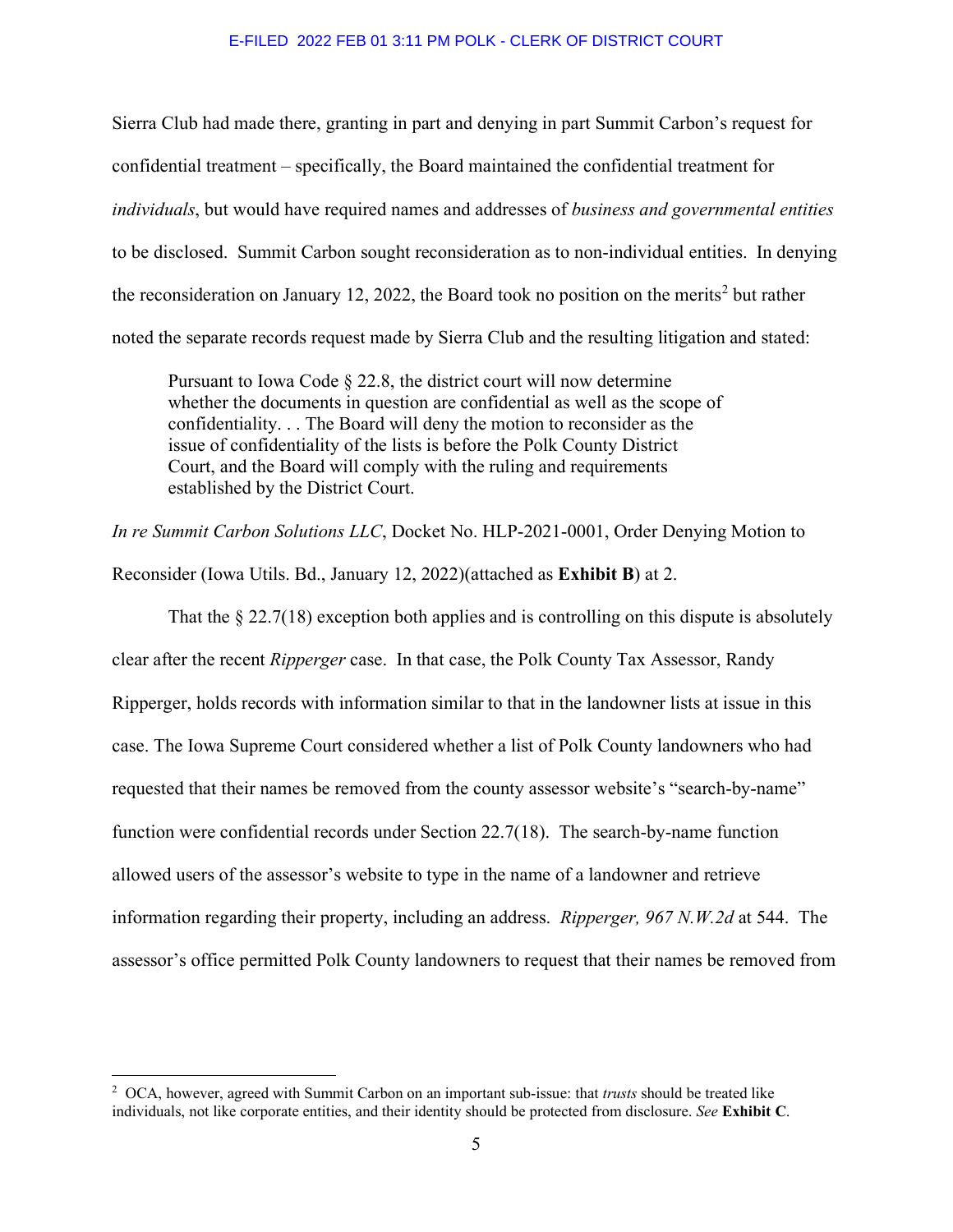the search-by-name function to, as the court put it, "attain a measure of privacy for their home addresses." *Id*. at 544.

The Iowa Supreme Court held that the list *was* confidential under Section 22.7(18). Recalling prior precedent, the Court noted:

We reiterate that 'it is the legislative goal to permit public agencies to keep confidential a *broad* category of useful incoming communications [under section 22.7(18)] which might not be forthcoming if subject to public disclosure.

*Id*. at 553 (emphasis in original) (quoting *Des Moines Indep. Cmty. Sch. Dist. Pub. Recs*., 487 N.W.2d 666, 670 (Iowa 1992)). The Supreme Court concluded, "[w]e hold the disabled name list of communications from persons outside of government is a confidential record exempt from disclosure under section 22.7(18)…" *Id*. at 555.

The facts of the present case similarly require confidentiality of the mailing lists in this case – arguably even more so than in *Ripperger*. Whereas the list in *Ripperger* was only a list of landowner names, the mailing lists in this case include both landowner names *and corresponding addresses*. Further, whereas the landowners in *Ripperger* were aware of the potential for their names to be released (and in fact objected to such disclosure) the landowners on the mailing lists here are largely unaware that their names are on such a list and have no meaningful opportunity to object to the disclosure of their names and addresses.[3](#page-5-0) Finally, the landowners in *Ripperger* directly communicated with the relevant agency and made a request for an action from that

<span id="page-5-0"></span><sup>&</sup>lt;sup>3</sup> It is important to rebut here a misleading argument Sierra Club makes. Sierra Club seems to suggest that all landowners want the lists released – citing, however, "hundreds of comments from individuals, including many affected landowners. . .". Sierra Club Brief at 1. The lists have *15,000* records of potentially impacted landowners. For Sierra Club to claim to speak for all 15,000 landowners on the basis of a couple hundred comments, a significant number of which Sierra Club concedes (correctly) are from Sierra Club's supporters who are not landowners impacted by the project, is a significant exaggeration by Sierra Club of its support among farmers and landowners. Moreover, it would be hard for landowners – most of whom likely aren't even aware of this issue – to object because to do so could require them to publicly identify themselves, defeating the very purpose of their objections. The reason the Polk County Assessor in *Ripperger* has a process to remove landowners from the search feature and the fact it is utilized disproves Sierra Club's suggestion that everyone is comfortable with their identities being disclosed.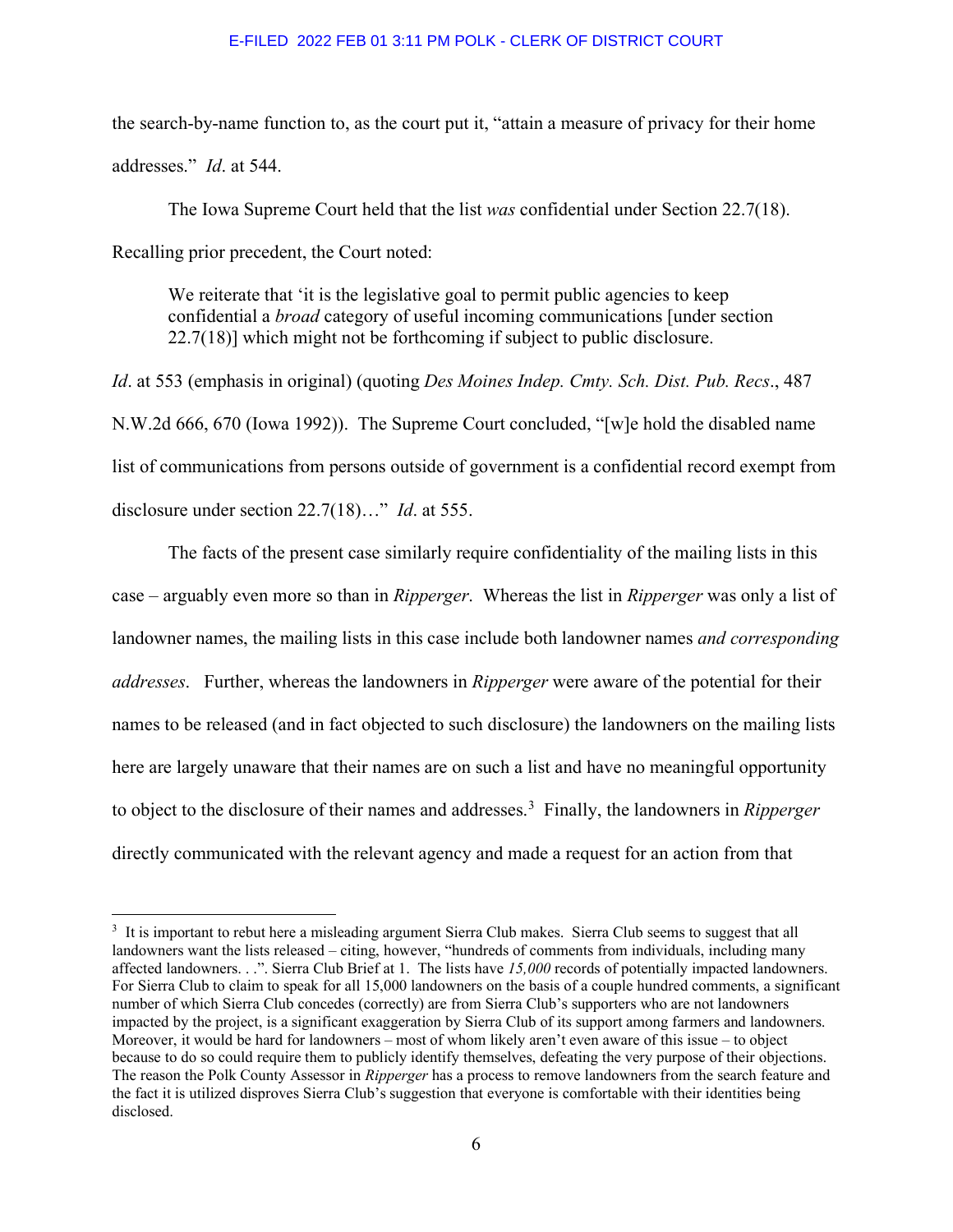agency; the open records request in that case sought to learn who was utilizing a benefit provided by the government -- removal from the search function. Here, the landowners have had no contact with the Board, have asked nothing of the state, and the lists are therefore even farther removed from any legitimate purpose of the Open Records Act.

The mailing lists in this case are a subset of county tax rolls, essentially "pre-searched" for location in the potential pipeline corridor, which is higher profile and inspires stronger reactions than paying taxes. The landowners are farther from any nexus with government action than were the landowners requesting privacy in *Ripperger*. If the Iowa Supreme Court withheld the list of landowners' names who had requested to be made non-searchable from the *Des Moines Register*, it is a much easier case to withhold a list of pre-sorted and pre-organized names *and addresses*, from landowners *who have not asked for any government action*, from Sierra Club. *Ripperger* compels the outcome in this case; the § 22.7(18) exception applies.

## **THE PRIVACY BALANCING TEST**

While Summit Carbon believes the  $\S 22.7(18)$  exception resolves this matter, if the Court finds that the facts and issues are not a clean fit with § 22.7(18) but that the privacy interests of persons are nonetheless implicated, the Court should analyze the case under a common law balancing test established by the Iowa Supreme Court. *See*, *e.g.*, *Clymer v. City of Cedar Rapids*, 601 N.W.2d 42 (Iowa 1999); *DeLaMater v. Marion Civil Serv. Comm'n*, 554 N.W.2d 875 (Iowa 1996). In resisting such analysis, Sierra Club substantively misreads the law.

At page 11 of its brief, Sierra Club makes a bold assertion in its heading: "THERE IS NO COMMON LAW BALANCING TEST FOR PRIVACY INTERESTS." That unqualified statement, however, cannot be reconciled with the case Sierra Club cites in support of the proposition. Sierra Club ends its quote, which comes from a footnote, in such a way as to

7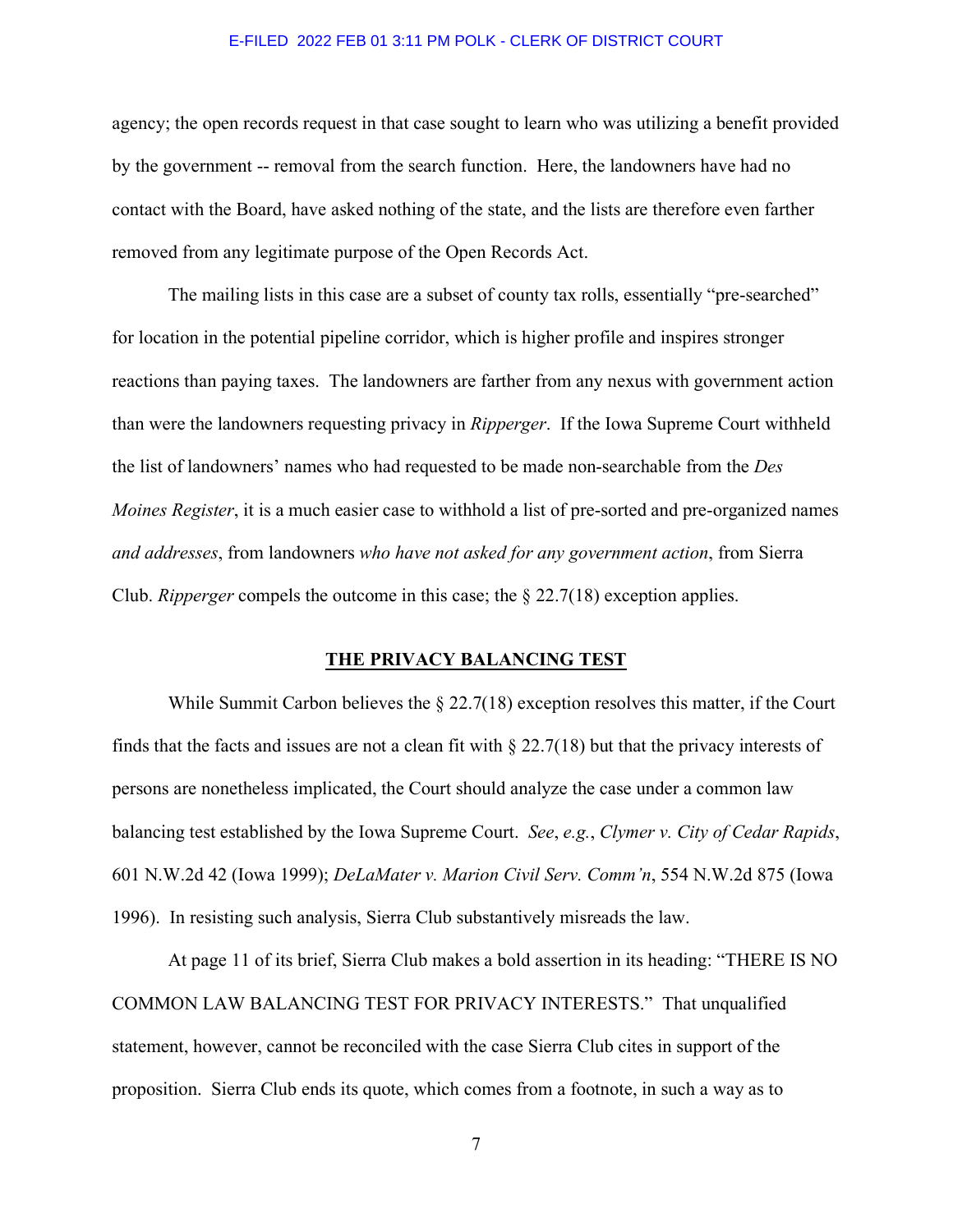conceal that the Iowa Supreme Court said no such thing. It is important, while it is long, to

provide the entire passage, including the material immediately after the footnote:

n. 2

The annotation we cited in *DeLaMater* based its test on the fact that "[a] majority of state freedom of information laws include some form of privacy exemption, and, with few exceptions, the exemptions closely track the Federal Freedom of Information Act's sixth exemption." Andrea G. Nadel, Annotation, *What Constitutes Personal Matters Exempt from Disclosure by Invasion of Privacy Exemption Under State Freedom of Information Act*, 26 A.L.R.4th 666, 670 (1983). The Iowa Open Records Act's privacy exemption does not track the Federal Freedom of Information Act (FOIA). FOIA's provision relating to personnel records exempts from disclosure "personnel and medical files and similar files the disclosure of which would constitute a *clearly unwarranted invasion of personal privacy*." 5 U.S.C. § 552(b)(6) (2006) (emphasis added). The exemption for personnel, medical, and similar files is qualified, and a court must determine whether disclosure of a document would constitute a "clearly unwarranted" invasion of privacy. See id. This language requires a balancing test. The Iowa Open Records Act does not have the qualifying language of FOIA. Therefore, we question whether Iowa even has a balancing test. *However, because we decide this case without applying a balancing test, we will leave that question for another day.*

Finally, we most recently considered section 22.7(11) in *Clymer*. There, we restated that when "a statutory exemption does not articulate precisely what records or information the legislature considers private, courts commonly apply [a balancing test] as a means of weighing individual privacy interests against the public's need to know." *Clymer*, 601 N.W.2d at 45. As in *DeLaMater*, we surveyed Iowa cases and cases from other jurisdictions to determine whether the records sought could be categorized as information considered private under the Act. *Id*. at 45–47. After determining the Act did not categorize the records under an exemption, we applied the balancing test. *Id*. at 47–48.

In summary, to determine if requested information is exempt under section 22.7(11), we must first determine whether the information fits into the category of "[p]ersonal information in confidential personnel records." We do this by looking at the language of the statute, our prior caselaw, and caselaw from other states. If we conclude the information fits into this category, then our inquiry ends. If it does not, we will then apply the balancing test under our present analytical framework.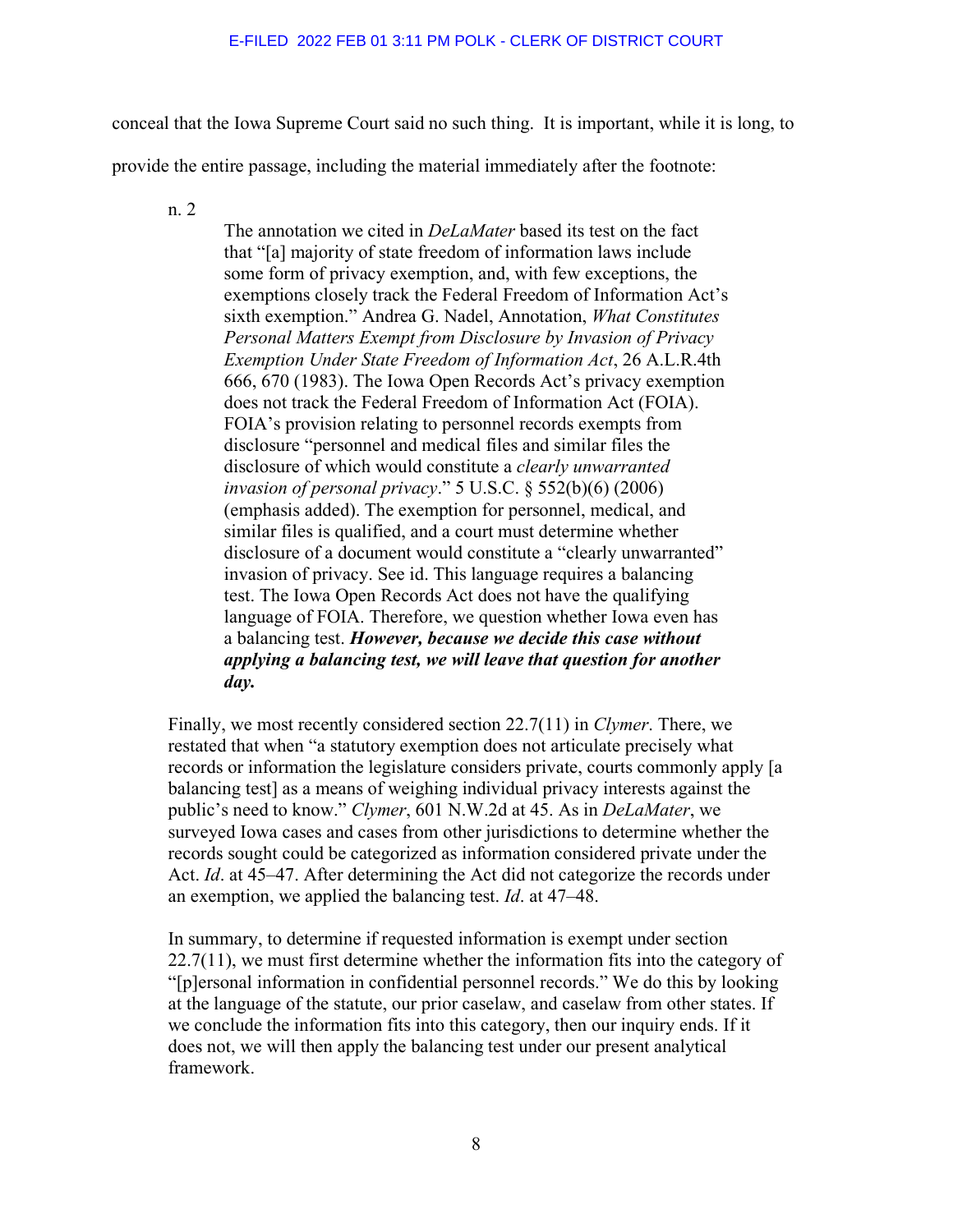*American Civil Liberties Union Foundation of Iowa, Inc. v. Records Custodian, Atlantic Comm. School Dist.*, 818 N.W.2d 231, 234-35 (Iowa 2012)(hereafter *ACLU*)(bold italics added were not quoted in Sierra Club's brief, nor was any material following). The *ACLU* majority questioning whether Iowa has a balancing test is a far cry from Sierra Club's assertion to the Court that there is no such test. Moreover, notably the Court in *ACLU* goes on after the footnote to discuss *Clymer* as good law, and even admits that where existing sources of law do not resolve the issue, "*we will then apply the balancing test under our present analytical framework*." The material that continued beyond Sierra Club's quote undercuts Sierra Club's argument.

The quoted passage above also demonstrates how Sierra Club misinterprets the law when it insists the balancing test only applies to cases under Iowa Code § 22.7(11). Sierra Club has it backwards: as the passage above suggests, the balancing test doesn't apply *at all* if the facts of the case clearly fall within the language of an exception, whether that is  $\S 22.7(11)$ ,  $\S 22.7(18)$  or any other. The balancing test is a backstop to protect important privacy interests where "the Act [does] not categorize the records under an exemption." As indicated in the quote from *ACLU* above, quoting *Clymer*, "when a statutory exemption does not articulate precisely what records or information the legislature considers private, courts commonly apply [a balancing test]'" – nothing in that language limits the test to cases under  $\S 22.7(11)$ ; to the contrary, the Court broadly references "*a* statutory exemption" – meaning any. Sierra Club's arguments regarding the common law balancing test are wrong as a matter of law.

### **OTHER TEMPORARY INJUNCTION ISSUES**

Finally, there are two other things the Court should note with regarding to Sierra Club's opposition to the Request for Temporary Injunction, which is the only issue being argued before the Court at this time. Even if this case did not arise in the specialized context of the Open

9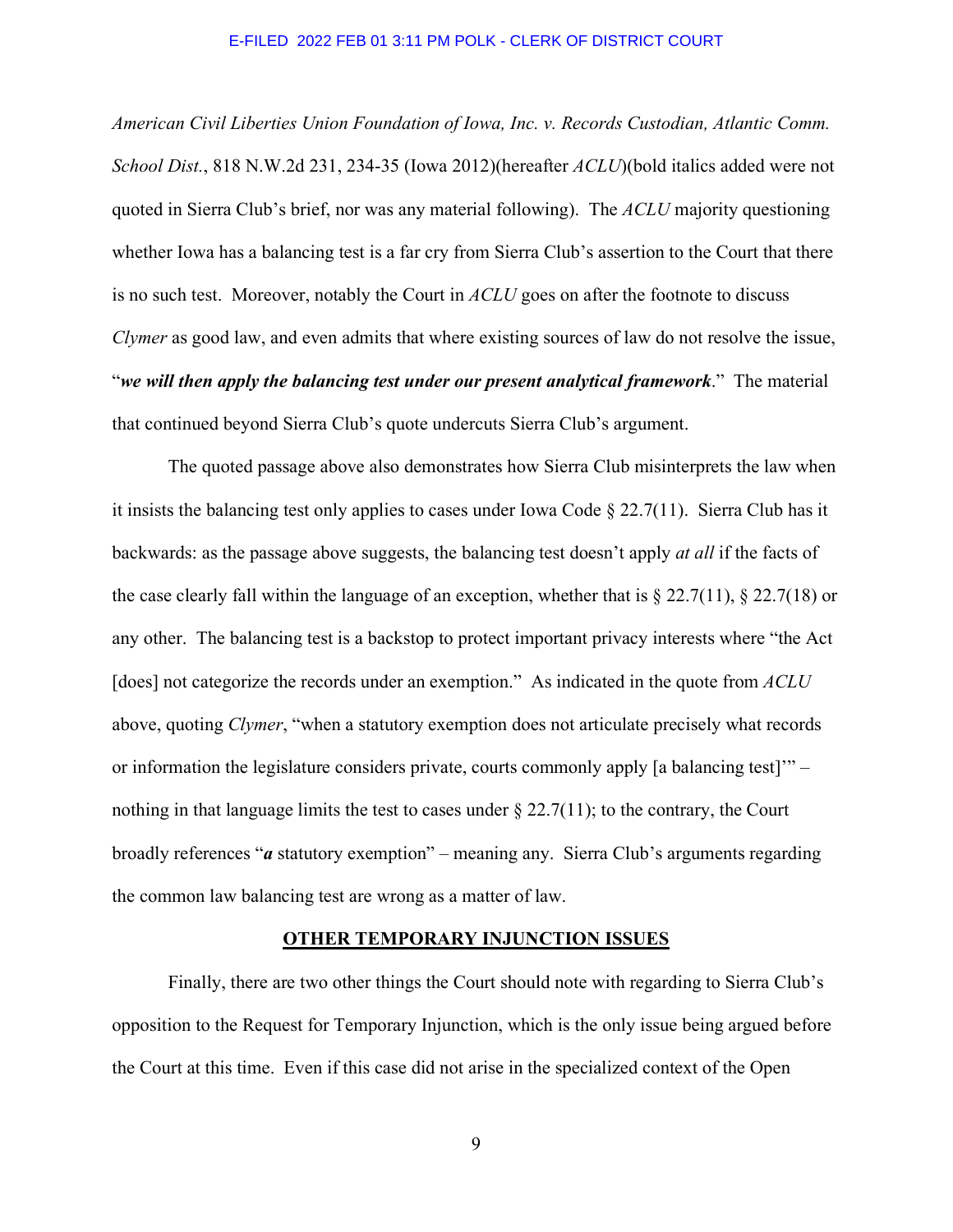Records Act, two key aspects of a temporary injunction are a balancing of harms between the parties, and the importance of timing and urgency of the issue.

In this case, while Summit Carbon did not object to Sierra Club's intervention, it is nonetheless fair to note the lengthy delays in Sierra Club joining the confidentiality issue. As Sierra Club's brief states at page 1, Summit Carbon filed its motion for confidential treatment for the list on August 13, 2021. On page 2 of the brief, Sierra Club notes it waited to file its motion to release the lists but notably does not say when that was finally filed. It was filed November 19, 2021 – more than three months later. Then, while Summit Carbon filed its request in this Court on December 1[4](#page-9-0), 2021, Sierra Club again waited over a month to resist.<sup>4</sup> If Sierra Club showed no urgency to upset the status quo, the Court should not, either.

Similarly, while thousands of landowners who have had no say in the matter stand to lose their privacy – once public, the information cannot be recaptured – if the injunction is *not* granted, the harm to Sierra Club is minimal. The status quo is that entities like Sierra Club do not and have never in the past had access to such lists. The injunction being denied here would purely be a windfall, with no real relationship to the purpose of opening government acts to sunlight. Further, Sierra Club has obviously found a way to generate its own list – as **Exhibit D** shows, Sierra Club has done a mailer opposing the project. Finally, Sierra Club's argument that people have filed comments with the Board on the issue only shows that Sierra Club's supporters know how to identify themselves and voluntarily make their identity public if they so choose. Additionally, landowners had an opportunity to show up at the 31 county information meetings and were able to speak for and against the project and meet like-minded people; there are also

<span id="page-9-0"></span><sup>&</sup>lt;sup>4</sup> Sierra Clib's representative was quoted in a news article about Summit Carbon's injunction request on December 18, 2021 (https://www.desmoinesregister.com/story/money/agriculture/2021/12/19/pipeline-company-propertyowner-names-could-divulged-under-iowa-order/8929362002/); counsel for the Board also e-mailed counsel for Sierra Club when the Board filed its response on December 20, 2021.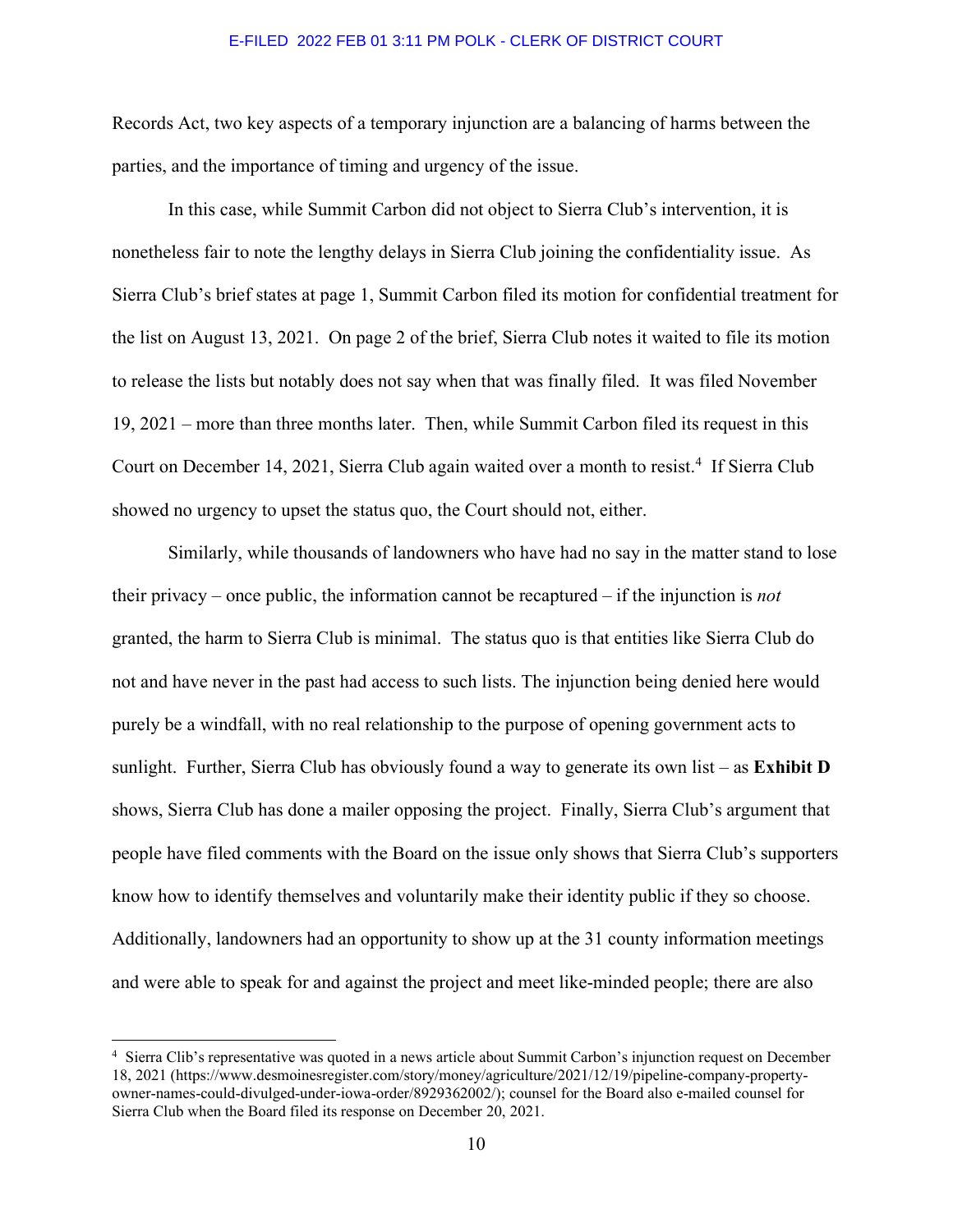social media pages and websites where they can find each other, and nothing about this list dispute stops them from talking to their neighbors about their position regarding the project. Where landowners have not had a meaningful chance to participate is in the Open Records request, which most of them likely are not aware of.

Summit Carbon believes in working with its potential landowners. It is not Summit Carbon's place to disclose their identifying information against their will and when there is no legal requirement to do so. The statutes and caselaw, the facts, the equities, and the policy all favor enjoining the release of the mailing lists in this case. Sierra Club's arguments to the contrary are easily rebutted and do not require a contrary conclusion. The Court should grant Summit Carbon's request for temporary injunction.

Filed this 1<sup>st</sup> day of February, 2022 Respectfully submitted,

*/s/ Bret A. Dublinske*

Bret A. Dublinske AT0002232 Brant M. Leonard AT0010157 FREDRIKSON & BYRON, P.A. 111 East Grand Avenue, Suite 301 Des Moines, IA 50309-1977 Phone: (515) 242-8900 Fax: (515) 242-8950 Email: bdublinske@fredlaw.com bleonard@fredlaw.com

ATTORNEYS FOR SUMMIT CARBON SOLUTIONS LLC